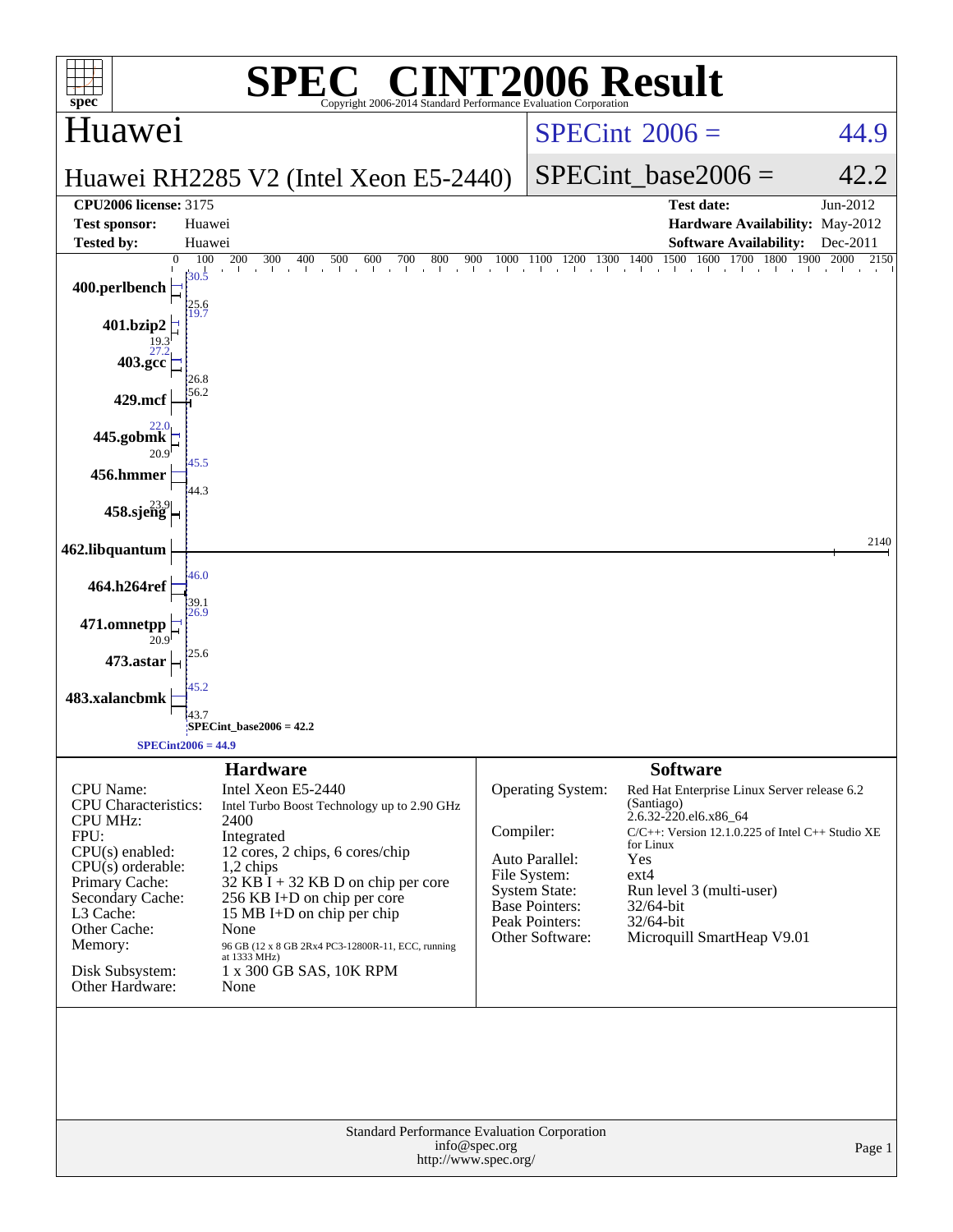

### Huawei

### $SPECint2006 = 44.9$  $SPECint2006 = 44.9$

Huawei RH2285 V2 (Intel Xeon E5-2440)

SPECint base2006 =  $42.2$ 

**[CPU2006 license:](http://www.spec.org/auto/cpu2006/Docs/result-fields.html#CPU2006license)** 3175 **[Test date:](http://www.spec.org/auto/cpu2006/Docs/result-fields.html#Testdate)** Jun-2012

**[Test sponsor:](http://www.spec.org/auto/cpu2006/Docs/result-fields.html#Testsponsor)** Huawei **[Hardware Availability:](http://www.spec.org/auto/cpu2006/Docs/result-fields.html#HardwareAvailability)** May-2012 **[Tested by:](http://www.spec.org/auto/cpu2006/Docs/result-fields.html#Testedby)** Huawei **[Software Availability:](http://www.spec.org/auto/cpu2006/Docs/result-fields.html#SoftwareAvailability)** Dec-2011

### **[Results Table](http://www.spec.org/auto/cpu2006/Docs/result-fields.html#ResultsTable)**

|                                                                                                                | <b>Base</b>    |       |                |       |                |       | <b>Peak</b>    |              |                |              |                |              |  |
|----------------------------------------------------------------------------------------------------------------|----------------|-------|----------------|-------|----------------|-------|----------------|--------------|----------------|--------------|----------------|--------------|--|
| <b>Benchmark</b>                                                                                               | <b>Seconds</b> | Ratio | <b>Seconds</b> | Ratio | <b>Seconds</b> | Ratio | <b>Seconds</b> | <b>Ratio</b> | <b>Seconds</b> | <b>Ratio</b> | <b>Seconds</b> | <b>Ratio</b> |  |
| $ 400.\text{perlbench}$                                                                                        | 382            | 25.6  | 381            | 25.6  | 382            | 25.6  | 320            | <b>30.5</b>  | 319            | 30.6         | 320            | 30.5         |  |
| 401.bzip2                                                                                                      | 500            | 19.3  | 500            | 19.3  | 500            | 19.3  | 490            | 19.7         | 489            | 19.7         | 490            | 19.7         |  |
| $403.\text{gcc}$                                                                                               | 300            | 26.8  | 300            | 26.8  | 300            | 26.8  | 296            | 27.2         | 296            | 27.2         | 296            | 27.2         |  |
| $429$ .mcf                                                                                                     | 165            | 55.4  | 162            | 56.2  | 162            | 56.3  | 165            | 55.4         | 162            | 56.2         | 162            | 56.3         |  |
| $445$ .gobmk                                                                                                   | 503            | 20.9  | 503            | 20.9  | 503            | 20.9  | 476            | 22.0         | 476            | 22.0         | 476            | 22.1         |  |
| $456.$ hmmer                                                                                                   | 210            | 44.3  | 210            | 44.3  | 210            | 44.3  | 205            | 45.5         | 205            | 45.5         | 205            | 45.5         |  |
| $458$ .sjeng                                                                                                   | <u>505</u>     | 23.9  | 505            | 23.9  | 506            | 23.9  | 505            | 23.9         | 505            | 23.9         | 506            | 23.9         |  |
| 462.libquantum                                                                                                 | 9.69           | 2140  | 9.69           | 2140  | 10.5           | 1970  | 9.69           | 2140         | 9.69           | 2140         | 10.5           | 1970         |  |
| 464.h264ref                                                                                                    | 569            | 38.9  | 562            | 39.4  | 566            | 39.1  | 482            | 45.9         | 481            | 46.0         | 480            | 46.1         |  |
| 471.omnetpp                                                                                                    | 298            | 20.9  | 299            | 20.9  | 299            | 20.9  | 233            | 26.9         | 232            | 26.9         | 232            | 26.9         |  |
| 473.astar                                                                                                      | 275            | 25.5  | 274            | 25.6  | 274            | 25.6  | 275            | 25.5         | 274            | 25.6         | 274            | 25.6         |  |
| 483.xalancbmk                                                                                                  | 162            | 42.5  | 157            | 43.8  | 158            | 43.7  | 152            | 45.3         | 153            | 45.2         | 153            | 45.2         |  |
| Described and can be the condentry ordered theory occurs more<br>Deld and called to almost indicates a madison |                |       |                |       |                |       |                |              |                |              |                |              |  |

Results appear in the [order in which they were run.](http://www.spec.org/auto/cpu2006/Docs/result-fields.html#RunOrder) Bold underlined text [indicates a median measurement.](http://www.spec.org/auto/cpu2006/Docs/result-fields.html#Median)

### **[Operating System Notes](http://www.spec.org/auto/cpu2006/Docs/result-fields.html#OperatingSystemNotes)**

 Stack size set to unlimited using "ulimit -s unlimited" Transparent Huge Pages enabled with: echo always > /sys/kernel/mm/redhat\_transparent\_hugepage/enabled Select only test related files when installing the operating system

### **[Platform Notes](http://www.spec.org/auto/cpu2006/Docs/result-fields.html#PlatformNotes)**

 BIOS configuration: Intel Hyper-Threading set to Disabled Set Power Efficiency Mode to Performance Sysinfo program /spec/config/sysinfo.rev6800 \$Rev: 6800 \$ \$Date:: 2011-10-11 #\$ 6f2ebdff5032aaa42e583f96b07f99d3 running on DH310-2 Sat Jun 9 22:10:00 2012 This section contains SUT (System Under Test) info as seen by some common utilities. To remove or add to this section, see: <http://www.spec.org/cpu2006/Docs/config.html#sysinfo> From /proc/cpuinfo model name : Intel(R) Xeon(R) CPU E5-2440 0 @ 2.40GHz 2 "physical id"s (chips) 12 "processors" cores, siblings (Caution: counting these is hw and system dependent. The following excerpts from /proc/cpuinfo might not be reliable. Use with caution.) cpu cores : 6 siblings : 6 Continued on next page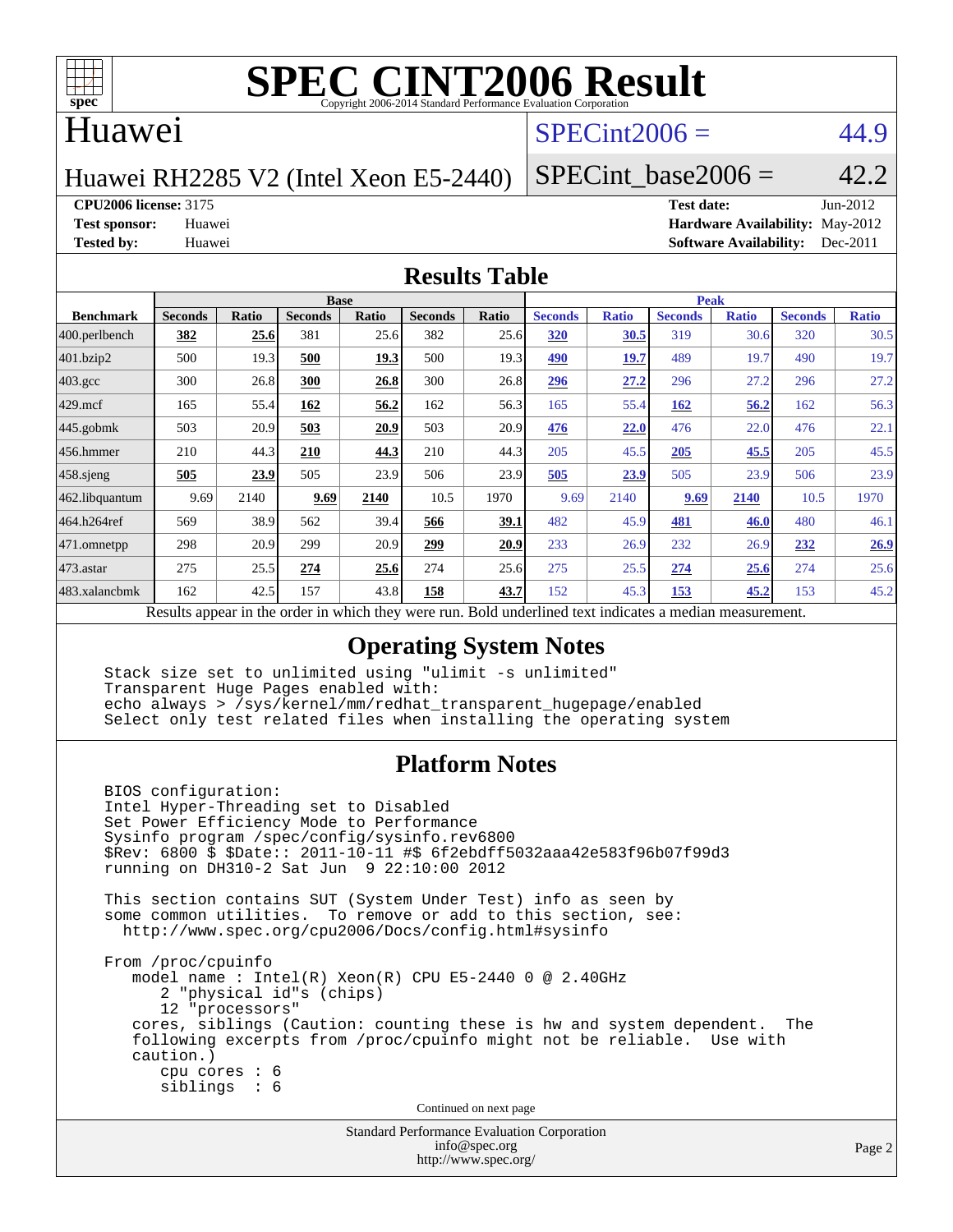

### Huawei

 $SPECint2006 = 44.9$  $SPECint2006 = 44.9$ 

Huawei RH2285 V2 (Intel Xeon E5-2440)

SPECint base2006 =  $42.2$ 

| <b>Test sponsor:</b> | Huawei |
|----------------------|--------|
| <b>Tested by:</b>    | Huawei |

**[CPU2006 license:](http://www.spec.org/auto/cpu2006/Docs/result-fields.html#CPU2006license)** 3175 **[Test date:](http://www.spec.org/auto/cpu2006/Docs/result-fields.html#Testdate)** Jun-2012 **[Hardware Availability:](http://www.spec.org/auto/cpu2006/Docs/result-fields.html#HardwareAvailability)** May-2012 **[Software Availability:](http://www.spec.org/auto/cpu2006/Docs/result-fields.html#SoftwareAvailability)** Dec-2011

### **[Platform Notes \(Continued\)](http://www.spec.org/auto/cpu2006/Docs/result-fields.html#PlatformNotes)**

 physical 0: cores 0 1 2 3 4 5 physical 1: cores 0 1 2 3 4 5 cache size : 15360 KB

From /proc/meminfo<br>MemTotal: 99030424 kB HugePages\_Total: 0<br>Hugepagesize: 2048 kB Hugepagesize:

 From /etc/\*release\* /etc/\*version\* redhat-release: Red Hat Enterprise Linux Server release 6.2 (Santiago) system-release: Red Hat Enterprise Linux Server release 6.2 (Santiago) system-release-cpe: cpe:/o:redhat:enterprise\_linux:6server:ga:server

 uname -a: Linux DH310-2 2.6.32-220.el6.x86\_64 #1 SMP Wed Nov 9 08:03:13 EST 2011 x86\_64 x86\_64 x86\_64 GNU/Linux

run-level 3 Jun 9 22:09

 SPEC is set to: /spec Filesystem Type Size Used Avail Use% Mounted on<br>
/dev/sda1 ext4 289G 82G 193G 30% / /dev/sda1 ext4 289G 82G 193G 30% /

Additional information from dmidecode:

(End of data from sysinfo program)

### **[General Notes](http://www.spec.org/auto/cpu2006/Docs/result-fields.html#GeneralNotes)**

Environment variables set by runspec before the start of the run: KMP\_AFFINITY = "granularity=fine,compact,0,1" LD\_LIBRARY\_PATH = "/spec/libs/32:/spec/libs/64" OMP\_NUM\_THREADS = "12"

 Binaries compiled on a system with 2 x Xeon X5645 CPU + 16GB memory using RHEL 6.1

### **[Base Compiler Invocation](http://www.spec.org/auto/cpu2006/Docs/result-fields.html#BaseCompilerInvocation)**

[C benchmarks](http://www.spec.org/auto/cpu2006/Docs/result-fields.html#Cbenchmarks): icc  $-m64$ 

[C++ benchmarks:](http://www.spec.org/auto/cpu2006/Docs/result-fields.html#CXXbenchmarks) [icpc -m64](http://www.spec.org/cpu2006/results/res2012q3/cpu2006-20120628-23246.flags.html#user_CXXbase_intel_icpc_64bit_fc66a5337ce925472a5c54ad6a0de310)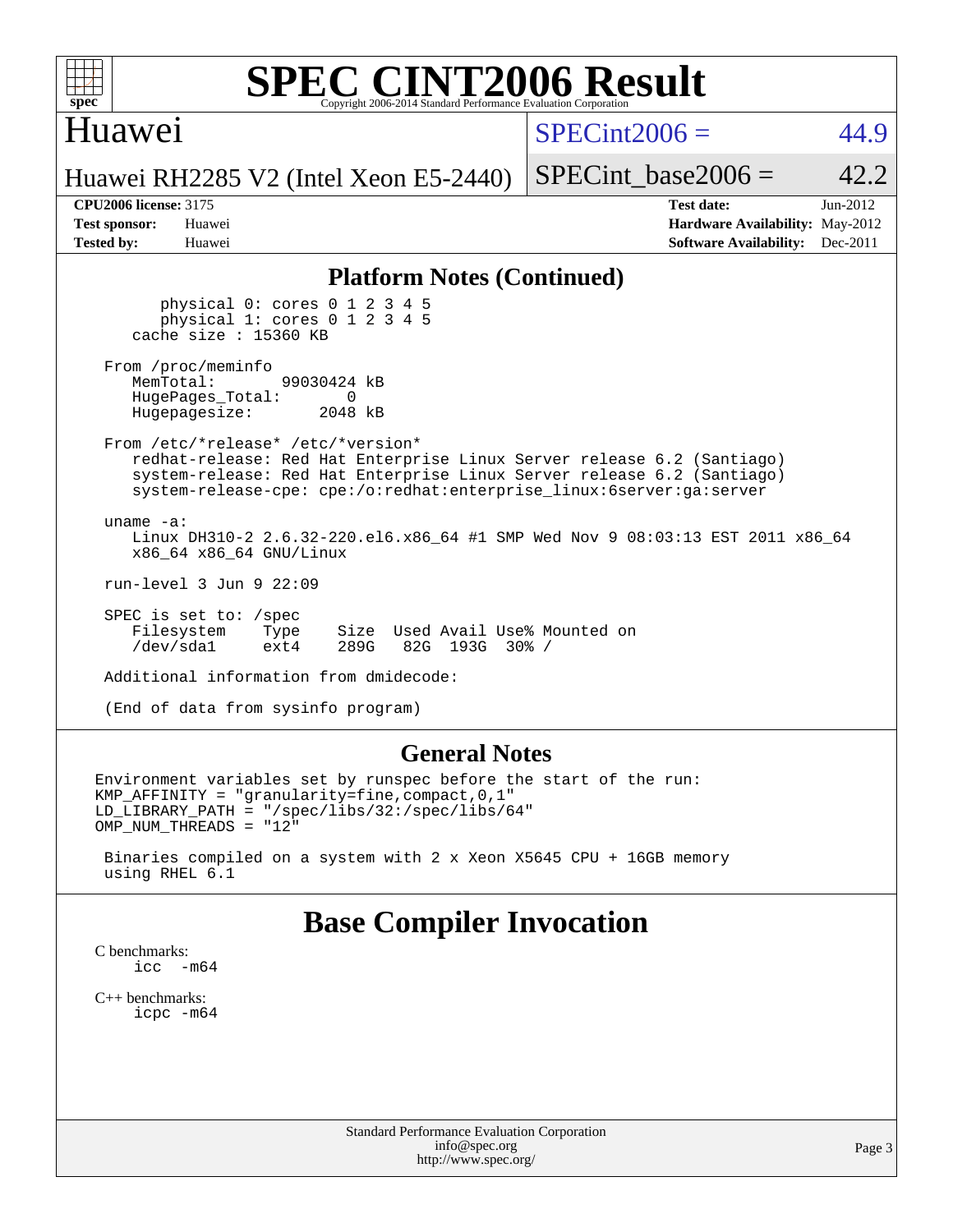

### Huawei

 $SPECint2006 = 44.9$  $SPECint2006 = 44.9$ 

Huawei RH2285 V2 (Intel Xeon E5-2440)

SPECint base2006 =  $42.2$ 

**[CPU2006 license:](http://www.spec.org/auto/cpu2006/Docs/result-fields.html#CPU2006license)** 3175 **[Test date:](http://www.spec.org/auto/cpu2006/Docs/result-fields.html#Testdate)** Jun-2012 **[Test sponsor:](http://www.spec.org/auto/cpu2006/Docs/result-fields.html#Testsponsor)** Huawei **[Hardware Availability:](http://www.spec.org/auto/cpu2006/Docs/result-fields.html#HardwareAvailability)** May-2012 **[Tested by:](http://www.spec.org/auto/cpu2006/Docs/result-fields.html#Testedby)** Huawei **[Software Availability:](http://www.spec.org/auto/cpu2006/Docs/result-fields.html#SoftwareAvailability)** Dec-2011

### **[Base Portability Flags](http://www.spec.org/auto/cpu2006/Docs/result-fields.html#BasePortabilityFlags)**

 400.perlbench: [-DSPEC\\_CPU\\_LP64](http://www.spec.org/cpu2006/results/res2012q3/cpu2006-20120628-23246.flags.html#b400.perlbench_basePORTABILITY_DSPEC_CPU_LP64) [-DSPEC\\_CPU\\_LINUX\\_X64](http://www.spec.org/cpu2006/results/res2012q3/cpu2006-20120628-23246.flags.html#b400.perlbench_baseCPORTABILITY_DSPEC_CPU_LINUX_X64) 401.bzip2: [-DSPEC\\_CPU\\_LP64](http://www.spec.org/cpu2006/results/res2012q3/cpu2006-20120628-23246.flags.html#suite_basePORTABILITY401_bzip2_DSPEC_CPU_LP64) 403.gcc: [-DSPEC\\_CPU\\_LP64](http://www.spec.org/cpu2006/results/res2012q3/cpu2006-20120628-23246.flags.html#suite_basePORTABILITY403_gcc_DSPEC_CPU_LP64) 429.mcf: [-DSPEC\\_CPU\\_LP64](http://www.spec.org/cpu2006/results/res2012q3/cpu2006-20120628-23246.flags.html#suite_basePORTABILITY429_mcf_DSPEC_CPU_LP64) 445.gobmk: [-DSPEC\\_CPU\\_LP64](http://www.spec.org/cpu2006/results/res2012q3/cpu2006-20120628-23246.flags.html#suite_basePORTABILITY445_gobmk_DSPEC_CPU_LP64) 456.hmmer: [-DSPEC\\_CPU\\_LP64](http://www.spec.org/cpu2006/results/res2012q3/cpu2006-20120628-23246.flags.html#suite_basePORTABILITY456_hmmer_DSPEC_CPU_LP64) 458.sjeng: [-DSPEC\\_CPU\\_LP64](http://www.spec.org/cpu2006/results/res2012q3/cpu2006-20120628-23246.flags.html#suite_basePORTABILITY458_sjeng_DSPEC_CPU_LP64) 462.libquantum: [-DSPEC\\_CPU\\_LP64](http://www.spec.org/cpu2006/results/res2012q3/cpu2006-20120628-23246.flags.html#suite_basePORTABILITY462_libquantum_DSPEC_CPU_LP64) [-DSPEC\\_CPU\\_LINUX](http://www.spec.org/cpu2006/results/res2012q3/cpu2006-20120628-23246.flags.html#b462.libquantum_baseCPORTABILITY_DSPEC_CPU_LINUX) 464.h264ref: [-DSPEC\\_CPU\\_LP64](http://www.spec.org/cpu2006/results/res2012q3/cpu2006-20120628-23246.flags.html#suite_basePORTABILITY464_h264ref_DSPEC_CPU_LP64) 471.omnetpp: [-DSPEC\\_CPU\\_LP64](http://www.spec.org/cpu2006/results/res2012q3/cpu2006-20120628-23246.flags.html#suite_basePORTABILITY471_omnetpp_DSPEC_CPU_LP64) 473.astar: [-DSPEC\\_CPU\\_LP64](http://www.spec.org/cpu2006/results/res2012q3/cpu2006-20120628-23246.flags.html#suite_basePORTABILITY473_astar_DSPEC_CPU_LP64) 483.xalancbmk: [-DSPEC\\_CPU\\_LP64](http://www.spec.org/cpu2006/results/res2012q3/cpu2006-20120628-23246.flags.html#suite_basePORTABILITY483_xalancbmk_DSPEC_CPU_LP64) [-DSPEC\\_CPU\\_LINUX](http://www.spec.org/cpu2006/results/res2012q3/cpu2006-20120628-23246.flags.html#b483.xalancbmk_baseCXXPORTABILITY_DSPEC_CPU_LINUX)

### **[Base Optimization Flags](http://www.spec.org/auto/cpu2006/Docs/result-fields.html#BaseOptimizationFlags)**

[C benchmarks](http://www.spec.org/auto/cpu2006/Docs/result-fields.html#Cbenchmarks):

[-xSSE4.2](http://www.spec.org/cpu2006/results/res2012q3/cpu2006-20120628-23246.flags.html#user_CCbase_f-xSSE42_f91528193cf0b216347adb8b939d4107) [-ipo](http://www.spec.org/cpu2006/results/res2012q3/cpu2006-20120628-23246.flags.html#user_CCbase_f-ipo) [-O3](http://www.spec.org/cpu2006/results/res2012q3/cpu2006-20120628-23246.flags.html#user_CCbase_f-O3) [-no-prec-div](http://www.spec.org/cpu2006/results/res2012q3/cpu2006-20120628-23246.flags.html#user_CCbase_f-no-prec-div) [-parallel](http://www.spec.org/cpu2006/results/res2012q3/cpu2006-20120628-23246.flags.html#user_CCbase_f-parallel) [-opt-prefetch](http://www.spec.org/cpu2006/results/res2012q3/cpu2006-20120628-23246.flags.html#user_CCbase_f-opt-prefetch) [-auto-p32](http://www.spec.org/cpu2006/results/res2012q3/cpu2006-20120628-23246.flags.html#user_CCbase_f-auto-p32)

[C++ benchmarks:](http://www.spec.org/auto/cpu2006/Docs/result-fields.html#CXXbenchmarks)

[-xSSE4.2](http://www.spec.org/cpu2006/results/res2012q3/cpu2006-20120628-23246.flags.html#user_CXXbase_f-xSSE42_f91528193cf0b216347adb8b939d4107) [-ipo](http://www.spec.org/cpu2006/results/res2012q3/cpu2006-20120628-23246.flags.html#user_CXXbase_f-ipo) [-O3](http://www.spec.org/cpu2006/results/res2012q3/cpu2006-20120628-23246.flags.html#user_CXXbase_f-O3) [-no-prec-div](http://www.spec.org/cpu2006/results/res2012q3/cpu2006-20120628-23246.flags.html#user_CXXbase_f-no-prec-div) [-opt-prefetch](http://www.spec.org/cpu2006/results/res2012q3/cpu2006-20120628-23246.flags.html#user_CXXbase_f-opt-prefetch) [-auto-p32](http://www.spec.org/cpu2006/results/res2012q3/cpu2006-20120628-23246.flags.html#user_CXXbase_f-auto-p32) [-Wl,-z,muldefs](http://www.spec.org/cpu2006/results/res2012q3/cpu2006-20120628-23246.flags.html#user_CXXbase_link_force_multiple1_74079c344b956b9658436fd1b6dd3a8a) [-L/smartheap -lsmartheap64](http://www.spec.org/cpu2006/results/res2012q3/cpu2006-20120628-23246.flags.html#user_CXXbase_SmartHeap64_5e654037dadeae1fe403ab4b4466e60b)

### **[Base Other Flags](http://www.spec.org/auto/cpu2006/Docs/result-fields.html#BaseOtherFlags)**

[C benchmarks](http://www.spec.org/auto/cpu2006/Docs/result-fields.html#Cbenchmarks):

403.gcc: [-Dalloca=\\_alloca](http://www.spec.org/cpu2006/results/res2012q3/cpu2006-20120628-23246.flags.html#b403.gcc_baseEXTRA_CFLAGS_Dalloca_be3056838c12de2578596ca5467af7f3)

## **[Peak Compiler Invocation](http://www.spec.org/auto/cpu2006/Docs/result-fields.html#PeakCompilerInvocation)**

[C benchmarks \(except as noted below\)](http://www.spec.org/auto/cpu2006/Docs/result-fields.html#Cbenchmarksexceptasnotedbelow):

icc  $-m64$ 

400.perlbench: [icc -m32](http://www.spec.org/cpu2006/results/res2012q3/cpu2006-20120628-23246.flags.html#user_peakCCLD400_perlbench_intel_icc_a6a621f8d50482236b970c6ac5f55f93)

445.gobmk: [icc -m32](http://www.spec.org/cpu2006/results/res2012q3/cpu2006-20120628-23246.flags.html#user_peakCCLD445_gobmk_intel_icc_a6a621f8d50482236b970c6ac5f55f93)

464.h264ref: [icc -m32](http://www.spec.org/cpu2006/results/res2012q3/cpu2006-20120628-23246.flags.html#user_peakCCLD464_h264ref_intel_icc_a6a621f8d50482236b970c6ac5f55f93)

[C++ benchmarks \(except as noted below\):](http://www.spec.org/auto/cpu2006/Docs/result-fields.html#CXXbenchmarksexceptasnotedbelow) [icpc -m32](http://www.spec.org/cpu2006/results/res2012q3/cpu2006-20120628-23246.flags.html#user_CXXpeak_intel_icpc_4e5a5ef1a53fd332b3c49e69c3330699)

473.astar: [icpc -m64](http://www.spec.org/cpu2006/results/res2012q3/cpu2006-20120628-23246.flags.html#user_peakCXXLD473_astar_intel_icpc_64bit_fc66a5337ce925472a5c54ad6a0de310)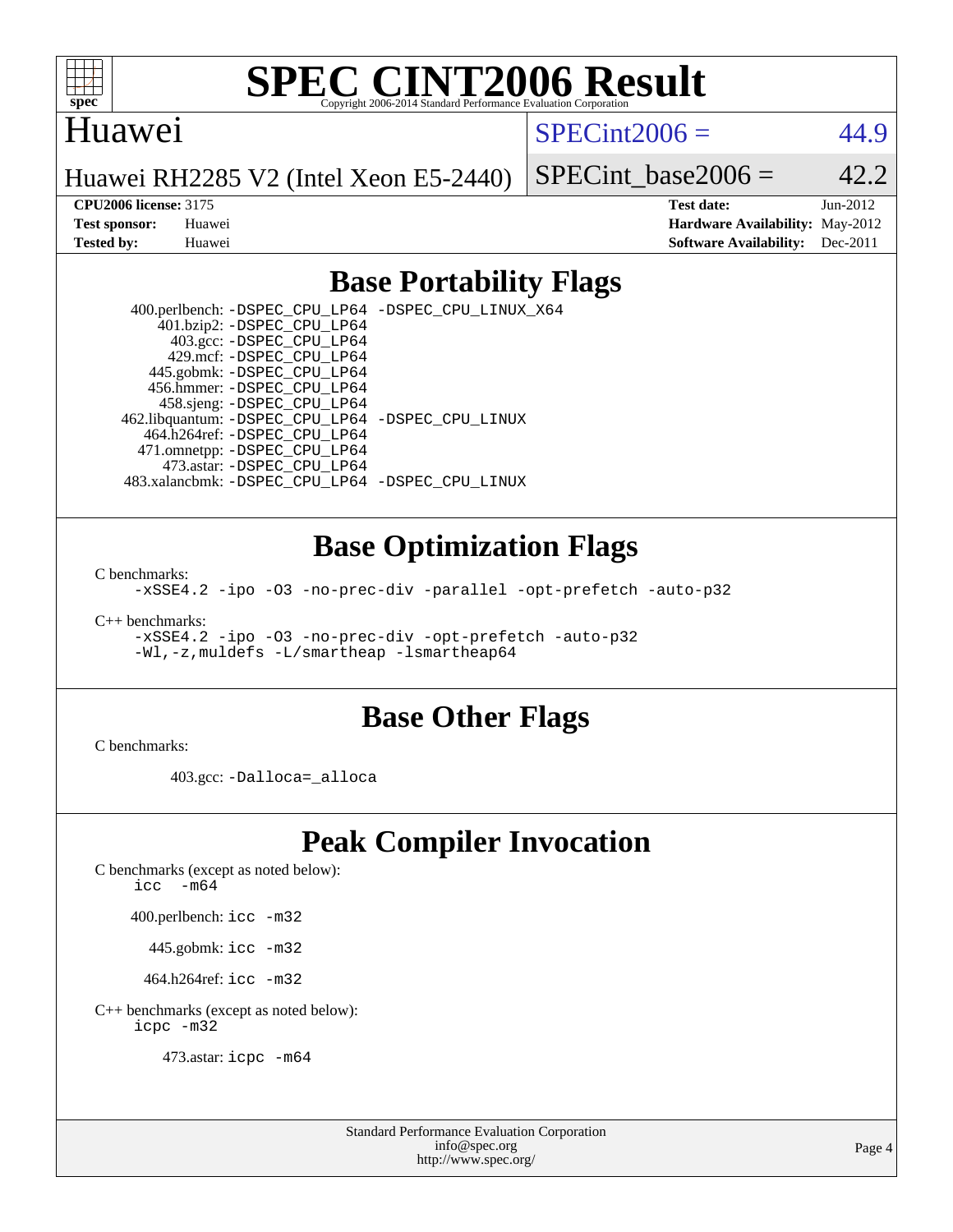

### Huawei

 $SPECint2006 = 44.9$  $SPECint2006 = 44.9$ 

Huawei RH2285 V2 (Intel Xeon E5-2440)

SPECint base2006 =  $42.2$ 

**[CPU2006 license:](http://www.spec.org/auto/cpu2006/Docs/result-fields.html#CPU2006license)** 3175 **[Test date:](http://www.spec.org/auto/cpu2006/Docs/result-fields.html#Testdate)** Jun-2012 **[Test sponsor:](http://www.spec.org/auto/cpu2006/Docs/result-fields.html#Testsponsor)** Huawei **[Hardware Availability:](http://www.spec.org/auto/cpu2006/Docs/result-fields.html#HardwareAvailability)** May-2012 **[Tested by:](http://www.spec.org/auto/cpu2006/Docs/result-fields.html#Testedby)** Huawei **[Software Availability:](http://www.spec.org/auto/cpu2006/Docs/result-fields.html#SoftwareAvailability)** Dec-2011

## **[Peak Portability Flags](http://www.spec.org/auto/cpu2006/Docs/result-fields.html#PeakPortabilityFlags)**

 400.perlbench: [-DSPEC\\_CPU\\_LINUX\\_IA32](http://www.spec.org/cpu2006/results/res2012q3/cpu2006-20120628-23246.flags.html#b400.perlbench_peakCPORTABILITY_DSPEC_CPU_LINUX_IA32) 401.bzip2: [-DSPEC\\_CPU\\_LP64](http://www.spec.org/cpu2006/results/res2012q3/cpu2006-20120628-23246.flags.html#suite_peakPORTABILITY401_bzip2_DSPEC_CPU_LP64) 403.gcc: [-DSPEC\\_CPU\\_LP64](http://www.spec.org/cpu2006/results/res2012q3/cpu2006-20120628-23246.flags.html#suite_peakPORTABILITY403_gcc_DSPEC_CPU_LP64) 429.mcf: [-DSPEC\\_CPU\\_LP64](http://www.spec.org/cpu2006/results/res2012q3/cpu2006-20120628-23246.flags.html#suite_peakPORTABILITY429_mcf_DSPEC_CPU_LP64) 456.hmmer: [-DSPEC\\_CPU\\_LP64](http://www.spec.org/cpu2006/results/res2012q3/cpu2006-20120628-23246.flags.html#suite_peakPORTABILITY456_hmmer_DSPEC_CPU_LP64) 458.sjeng: [-DSPEC\\_CPU\\_LP64](http://www.spec.org/cpu2006/results/res2012q3/cpu2006-20120628-23246.flags.html#suite_peakPORTABILITY458_sjeng_DSPEC_CPU_LP64) 462.libquantum: [-DSPEC\\_CPU\\_LP64](http://www.spec.org/cpu2006/results/res2012q3/cpu2006-20120628-23246.flags.html#suite_peakPORTABILITY462_libquantum_DSPEC_CPU_LP64) [-DSPEC\\_CPU\\_LINUX](http://www.spec.org/cpu2006/results/res2012q3/cpu2006-20120628-23246.flags.html#b462.libquantum_peakCPORTABILITY_DSPEC_CPU_LINUX) 473.astar: [-DSPEC\\_CPU\\_LP64](http://www.spec.org/cpu2006/results/res2012q3/cpu2006-20120628-23246.flags.html#suite_peakPORTABILITY473_astar_DSPEC_CPU_LP64) 483.xalancbmk: [-DSPEC\\_CPU\\_LINUX](http://www.spec.org/cpu2006/results/res2012q3/cpu2006-20120628-23246.flags.html#b483.xalancbmk_peakCXXPORTABILITY_DSPEC_CPU_LINUX)

## **[Peak Optimization Flags](http://www.spec.org/auto/cpu2006/Docs/result-fields.html#PeakOptimizationFlags)**

[C benchmarks](http://www.spec.org/auto/cpu2006/Docs/result-fields.html#Cbenchmarks):

 400.perlbench: [-xSSE4.2](http://www.spec.org/cpu2006/results/res2012q3/cpu2006-20120628-23246.flags.html#user_peakPASS2_CFLAGSPASS2_LDCFLAGS400_perlbench_f-xSSE42_f91528193cf0b216347adb8b939d4107)(pass 2) [-prof-gen](http://www.spec.org/cpu2006/results/res2012q3/cpu2006-20120628-23246.flags.html#user_peakPASS1_CFLAGSPASS1_LDCFLAGS400_perlbench_prof_gen_e43856698f6ca7b7e442dfd80e94a8fc)(pass 1) [-ipo](http://www.spec.org/cpu2006/results/res2012q3/cpu2006-20120628-23246.flags.html#user_peakPASS2_CFLAGSPASS2_LDCFLAGS400_perlbench_f-ipo)(pass 2) [-O3](http://www.spec.org/cpu2006/results/res2012q3/cpu2006-20120628-23246.flags.html#user_peakPASS2_CFLAGSPASS2_LDCFLAGS400_perlbench_f-O3)(pass 2) [-no-prec-div](http://www.spec.org/cpu2006/results/res2012q3/cpu2006-20120628-23246.flags.html#user_peakPASS2_CFLAGSPASS2_LDCFLAGS400_perlbench_f-no-prec-div)(pass 2) [-prof-use](http://www.spec.org/cpu2006/results/res2012q3/cpu2006-20120628-23246.flags.html#user_peakPASS2_CFLAGSPASS2_LDCFLAGS400_perlbench_prof_use_bccf7792157ff70d64e32fe3e1250b55)(pass 2) [-opt-prefetch](http://www.spec.org/cpu2006/results/res2012q3/cpu2006-20120628-23246.flags.html#user_peakCOPTIMIZE400_perlbench_f-opt-prefetch) [-ansi-alias](http://www.spec.org/cpu2006/results/res2012q3/cpu2006-20120628-23246.flags.html#user_peakCOPTIMIZE400_perlbench_f-ansi-alias) 401.bzip2: [-xSSE4.2](http://www.spec.org/cpu2006/results/res2012q3/cpu2006-20120628-23246.flags.html#user_peakPASS2_CFLAGSPASS2_LDCFLAGS401_bzip2_f-xSSE42_f91528193cf0b216347adb8b939d4107)(pass 2) [-prof-gen](http://www.spec.org/cpu2006/results/res2012q3/cpu2006-20120628-23246.flags.html#user_peakPASS1_CFLAGSPASS1_LDCFLAGS401_bzip2_prof_gen_e43856698f6ca7b7e442dfd80e94a8fc)(pass 1) [-ipo](http://www.spec.org/cpu2006/results/res2012q3/cpu2006-20120628-23246.flags.html#user_peakPASS2_CFLAGSPASS2_LDCFLAGS401_bzip2_f-ipo)(pass 2) [-O3](http://www.spec.org/cpu2006/results/res2012q3/cpu2006-20120628-23246.flags.html#user_peakPASS2_CFLAGSPASS2_LDCFLAGS401_bzip2_f-O3)(pass 2) [-no-prec-div](http://www.spec.org/cpu2006/results/res2012q3/cpu2006-20120628-23246.flags.html#user_peakCOPTIMIZEPASS2_CFLAGSPASS2_LDCFLAGS401_bzip2_f-no-prec-div) [-prof-use](http://www.spec.org/cpu2006/results/res2012q3/cpu2006-20120628-23246.flags.html#user_peakPASS2_CFLAGSPASS2_LDCFLAGS401_bzip2_prof_use_bccf7792157ff70d64e32fe3e1250b55)(pass 2) [-auto-ilp32](http://www.spec.org/cpu2006/results/res2012q3/cpu2006-20120628-23246.flags.html#user_peakCOPTIMIZE401_bzip2_f-auto-ilp32) [-opt-prefetch](http://www.spec.org/cpu2006/results/res2012q3/cpu2006-20120628-23246.flags.html#user_peakCOPTIMIZE401_bzip2_f-opt-prefetch) [-ansi-alias](http://www.spec.org/cpu2006/results/res2012q3/cpu2006-20120628-23246.flags.html#user_peakCOPTIMIZE401_bzip2_f-ansi-alias) 403.gcc: [-xAVX](http://www.spec.org/cpu2006/results/res2012q3/cpu2006-20120628-23246.flags.html#user_peakCOPTIMIZE403_gcc_f-xAVX) [-ipo](http://www.spec.org/cpu2006/results/res2012q3/cpu2006-20120628-23246.flags.html#user_peakCOPTIMIZE403_gcc_f-ipo) [-O3](http://www.spec.org/cpu2006/results/res2012q3/cpu2006-20120628-23246.flags.html#user_peakCOPTIMIZE403_gcc_f-O3) [-no-prec-div](http://www.spec.org/cpu2006/results/res2012q3/cpu2006-20120628-23246.flags.html#user_peakCOPTIMIZE403_gcc_f-no-prec-div) [-inline-calloc](http://www.spec.org/cpu2006/results/res2012q3/cpu2006-20120628-23246.flags.html#user_peakCOPTIMIZE403_gcc_f-inline-calloc) [-opt-malloc-options=3](http://www.spec.org/cpu2006/results/res2012q3/cpu2006-20120628-23246.flags.html#user_peakCOPTIMIZE403_gcc_f-opt-malloc-options_13ab9b803cf986b4ee62f0a5998c2238) [-auto-ilp32](http://www.spec.org/cpu2006/results/res2012q3/cpu2006-20120628-23246.flags.html#user_peakCOPTIMIZE403_gcc_f-auto-ilp32)  $429$ .mcf: basepeak = yes 445.gobmk: [-xSSE4.2](http://www.spec.org/cpu2006/results/res2012q3/cpu2006-20120628-23246.flags.html#user_peakPASS2_CFLAGSPASS2_LDCFLAGS445_gobmk_f-xSSE42_f91528193cf0b216347adb8b939d4107)(pass 2) [-prof-gen](http://www.spec.org/cpu2006/results/res2012q3/cpu2006-20120628-23246.flags.html#user_peakPASS1_CFLAGSPASS1_LDCFLAGS445_gobmk_prof_gen_e43856698f6ca7b7e442dfd80e94a8fc)(pass 1) [-prof-use](http://www.spec.org/cpu2006/results/res2012q3/cpu2006-20120628-23246.flags.html#user_peakPASS2_CFLAGSPASS2_LDCFLAGS445_gobmk_prof_use_bccf7792157ff70d64e32fe3e1250b55)(pass 2) [-ansi-alias](http://www.spec.org/cpu2006/results/res2012q3/cpu2006-20120628-23246.flags.html#user_peakCOPTIMIZE445_gobmk_f-ansi-alias) 456.hmmer: [-xSSE4.2](http://www.spec.org/cpu2006/results/res2012q3/cpu2006-20120628-23246.flags.html#user_peakCOPTIMIZE456_hmmer_f-xSSE42_f91528193cf0b216347adb8b939d4107) [-ipo](http://www.spec.org/cpu2006/results/res2012q3/cpu2006-20120628-23246.flags.html#user_peakCOPTIMIZE456_hmmer_f-ipo) [-O3](http://www.spec.org/cpu2006/results/res2012q3/cpu2006-20120628-23246.flags.html#user_peakCOPTIMIZE456_hmmer_f-O3) [-no-prec-div](http://www.spec.org/cpu2006/results/res2012q3/cpu2006-20120628-23246.flags.html#user_peakCOPTIMIZE456_hmmer_f-no-prec-div) [-unroll2](http://www.spec.org/cpu2006/results/res2012q3/cpu2006-20120628-23246.flags.html#user_peakCOPTIMIZE456_hmmer_f-unroll_784dae83bebfb236979b41d2422d7ec2) [-auto-ilp32](http://www.spec.org/cpu2006/results/res2012q3/cpu2006-20120628-23246.flags.html#user_peakCOPTIMIZE456_hmmer_f-auto-ilp32) [-ansi-alias](http://www.spec.org/cpu2006/results/res2012q3/cpu2006-20120628-23246.flags.html#user_peakCOPTIMIZE456_hmmer_f-ansi-alias) 458.sjeng: basepeak = yes  $462$ .libquantum: basepeak = yes 464.h264ref: [-xSSE4.2](http://www.spec.org/cpu2006/results/res2012q3/cpu2006-20120628-23246.flags.html#user_peakPASS2_CFLAGSPASS2_LDCFLAGS464_h264ref_f-xSSE42_f91528193cf0b216347adb8b939d4107)(pass 2) [-prof-gen](http://www.spec.org/cpu2006/results/res2012q3/cpu2006-20120628-23246.flags.html#user_peakPASS1_CFLAGSPASS1_LDCFLAGS464_h264ref_prof_gen_e43856698f6ca7b7e442dfd80e94a8fc)(pass 1) [-ipo](http://www.spec.org/cpu2006/results/res2012q3/cpu2006-20120628-23246.flags.html#user_peakPASS2_CFLAGSPASS2_LDCFLAGS464_h264ref_f-ipo)(pass 2) [-O3](http://www.spec.org/cpu2006/results/res2012q3/cpu2006-20120628-23246.flags.html#user_peakPASS2_CFLAGSPASS2_LDCFLAGS464_h264ref_f-O3)(pass 2) [-no-prec-div](http://www.spec.org/cpu2006/results/res2012q3/cpu2006-20120628-23246.flags.html#user_peakPASS2_CFLAGSPASS2_LDCFLAGS464_h264ref_f-no-prec-div)(pass 2) [-prof-use](http://www.spec.org/cpu2006/results/res2012q3/cpu2006-20120628-23246.flags.html#user_peakPASS2_CFLAGSPASS2_LDCFLAGS464_h264ref_prof_use_bccf7792157ff70d64e32fe3e1250b55)(pass 2) [-unroll2](http://www.spec.org/cpu2006/results/res2012q3/cpu2006-20120628-23246.flags.html#user_peakCOPTIMIZE464_h264ref_f-unroll_784dae83bebfb236979b41d2422d7ec2) [-ansi-alias](http://www.spec.org/cpu2006/results/res2012q3/cpu2006-20120628-23246.flags.html#user_peakCOPTIMIZE464_h264ref_f-ansi-alias) [C++ benchmarks:](http://www.spec.org/auto/cpu2006/Docs/result-fields.html#CXXbenchmarks) 471.omnetpp: [-xSSE4.2](http://www.spec.org/cpu2006/results/res2012q3/cpu2006-20120628-23246.flags.html#user_peakPASS2_CXXFLAGSPASS2_LDCXXFLAGS471_omnetpp_f-xSSE42_f91528193cf0b216347adb8b939d4107)(pass 2) [-prof-gen](http://www.spec.org/cpu2006/results/res2012q3/cpu2006-20120628-23246.flags.html#user_peakPASS1_CXXFLAGSPASS1_LDCXXFLAGS471_omnetpp_prof_gen_e43856698f6ca7b7e442dfd80e94a8fc)(pass 1) [-ipo](http://www.spec.org/cpu2006/results/res2012q3/cpu2006-20120628-23246.flags.html#user_peakPASS2_CXXFLAGSPASS2_LDCXXFLAGS471_omnetpp_f-ipo)(pass 2) [-O3](http://www.spec.org/cpu2006/results/res2012q3/cpu2006-20120628-23246.flags.html#user_peakPASS2_CXXFLAGSPASS2_LDCXXFLAGS471_omnetpp_f-O3)(pass 2) [-no-prec-div](http://www.spec.org/cpu2006/results/res2012q3/cpu2006-20120628-23246.flags.html#user_peakPASS2_CXXFLAGSPASS2_LDCXXFLAGS471_omnetpp_f-no-prec-div)(pass 2) [-prof-use](http://www.spec.org/cpu2006/results/res2012q3/cpu2006-20120628-23246.flags.html#user_peakPASS2_CXXFLAGSPASS2_LDCXXFLAGS471_omnetpp_prof_use_bccf7792157ff70d64e32fe3e1250b55)(pass 2) [-opt-ra-region-strategy=block](http://www.spec.org/cpu2006/results/res2012q3/cpu2006-20120628-23246.flags.html#user_peakCXXOPTIMIZE471_omnetpp_f-opt-ra-region-strategy_5382940c29ea30302d682fc74bfe0147) [-ansi-alias](http://www.spec.org/cpu2006/results/res2012q3/cpu2006-20120628-23246.flags.html#user_peakCXXOPTIMIZE471_omnetpp_f-ansi-alias) [-Wl,-z,muldefs](http://www.spec.org/cpu2006/results/res2012q3/cpu2006-20120628-23246.flags.html#user_peakEXTRA_LDFLAGS471_omnetpp_link_force_multiple1_74079c344b956b9658436fd1b6dd3a8a) [-L/smartheap -lsmartheap](http://www.spec.org/cpu2006/results/res2012q3/cpu2006-20120628-23246.flags.html#user_peakEXTRA_LIBS471_omnetpp_SmartHeap_7c9e394a5779e1a7fec7c221e123830c) Continued on next page